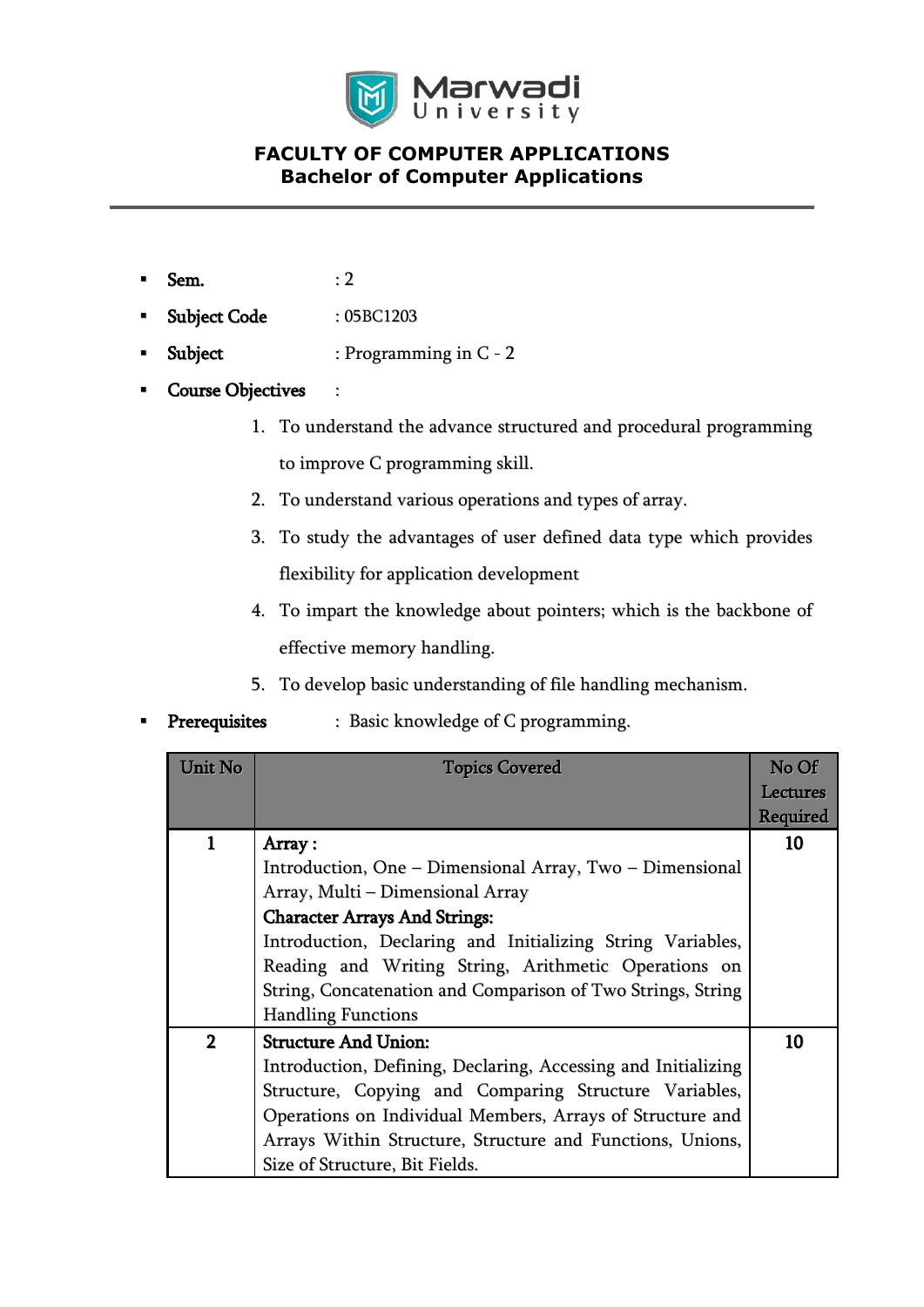

| 3 | <b>Pointers:</b>                                               | 10 |
|---|----------------------------------------------------------------|----|
|   | Introduction, Declaring and Initialization of Pointer          |    |
|   | Variables, Accessing a Variable Through its Pointer, Pointer   |    |
|   | Chaining, Pointer Expressions, Pointer Increments and Scale    |    |
|   | Factor, Dynamic Memory Allocation (malloc, calloc, realloc     |    |
|   | And free), Pointers and Arrays, Dynamic Arrays, Pointers       |    |
|   | and Character Strings, Array of Pointers, Pointers as          |    |
|   |                                                                |    |
|   | Function Arguments, Functions Returning Pointers, Pointers     |    |
|   | To Functions, Pointers and Structures.                         |    |
| 4 | <b>File Management:</b>                                        | 10 |
|   | Introduction, Defining and Opening a File, Closing a File,     |    |
|   | Input / Output Operations in File, Error Handling During       |    |
|   | I/O Operations, Random Access Files, Command Line              |    |
|   | Arguments                                                      |    |
| 5 | Searching:                                                     | 10 |
|   | Introduction, Search Techniques - Linear search, Binary        |    |
|   | search (Iteration and Recursion)                               |    |
|   | Sorting:                                                       |    |
|   | Introduction, Sorting Techniques - Bubble sort, Insertion      |    |
|   | sort, Selection sort, Quick sort, Heap sort, Shell sort, Radix |    |
|   | sort, Merge sort, Comparison of All Sorting Methods            |    |

#### Course Outcomes:

- 1. Ability to work with arrays of complex objects.
- 2. Ability to work with textual information, characters and strings.
- 3. Ability to develop advanced applications using enumerated data types, function pointers and nested structures.
- 4. Ability to implement programs with pointers and arrays, perform pointer arithmetic, and use the dynamic memory allocation.
- 5. Ability to work with basics of file handling mechanism that is essential for understanding the concepts in database management systems.
- 6. Ability to find out better searching and sorting techniques for list of data.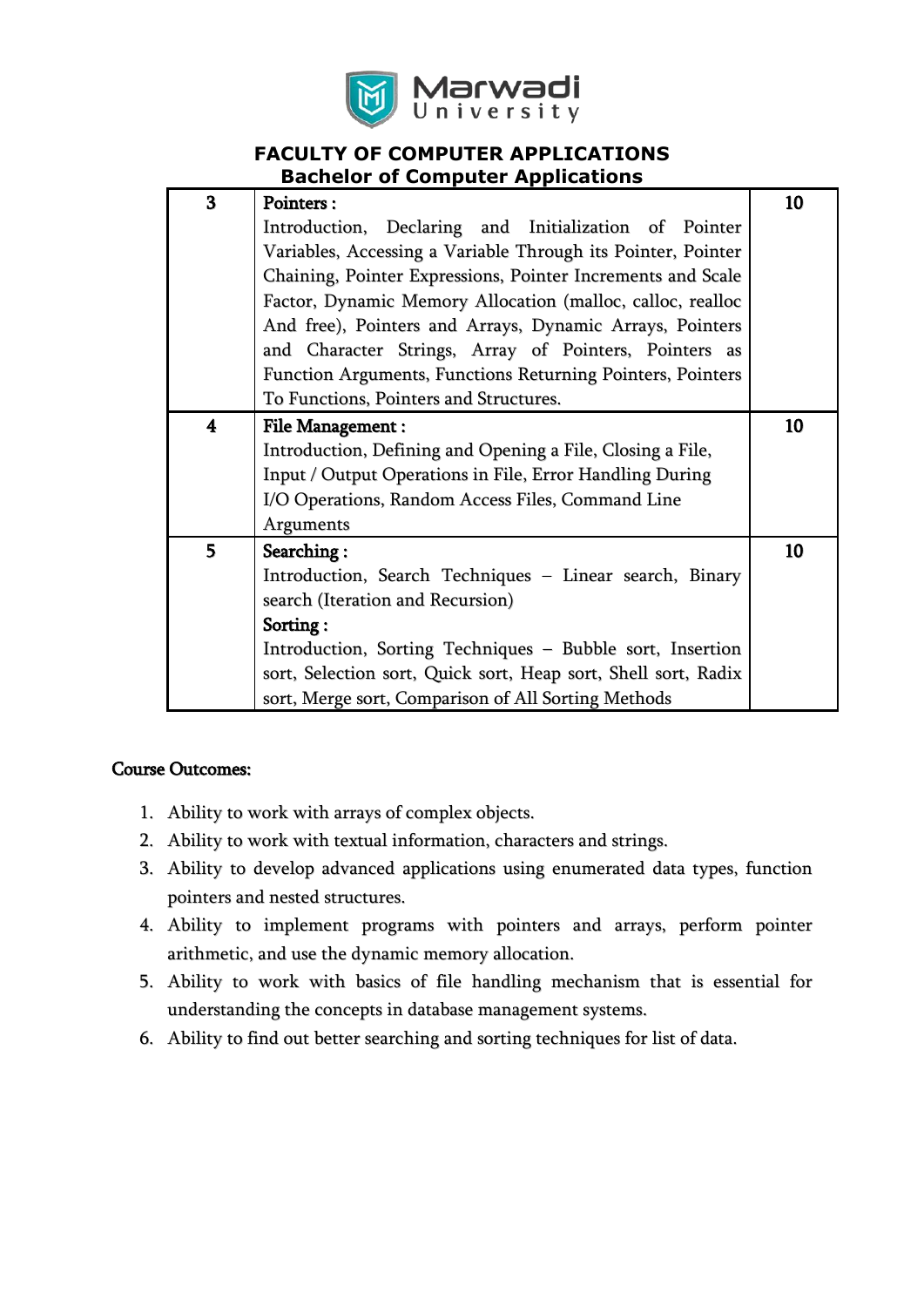

#### Text Book:

- 1. Programming in ANSI C, E. Balagurusamy, McGraw Hill, 7<sup>th</sup> Edition.
- 2. An Introduction to Data Structures with Applications, J. P. Tremblay , P. G. Sorenson, McGraw Hill, 2 nd Edition.

#### Reference Books:

- 1. Let Us C, Yashavant Kanetkar, BPB Publication, 10<sup>th</sup>Edition.
- 2. Programming in C, Reema Thareja, Oxford University Press.
- 3. Mastering C, by Venugopal & Prasad, Tata McGraw Hill.
- 4. The Complete Reference, Herbert Schildt,Tata McGraw Hill.
- 5. The C Programming Language, Brian W. Kernighan and Dennis M. Ritchie, 2nd edition.

#### Web References:

- 1. <https://www.w3schools.in/c-tutorial>
- 2. <https://www.tutorialspoint.com/cprogramming>

### App References:

- 1. W3Schools App
- 2. Tutorials Point App

#### Syllabus Coverage from text /reference book & web/app reference:

| Unit No        | <b>Chapter Numbers</b>                                     |
|----------------|------------------------------------------------------------|
|                | Book - 1, Chap. 7 (except dynamic arrays), chap. 8         |
| $\overline{2}$ | Book $-1$ , Chap. 10                                       |
| 3              | Book $-1$ , Chap. 11, Chap. 13                             |
| 4              | Book $-1$ , Chap. 12                                       |
| 5              | Book – 2, Chap $.6(6.1.1 \text{ to } 6.1.7, 6.2.1, 6.2.2)$ |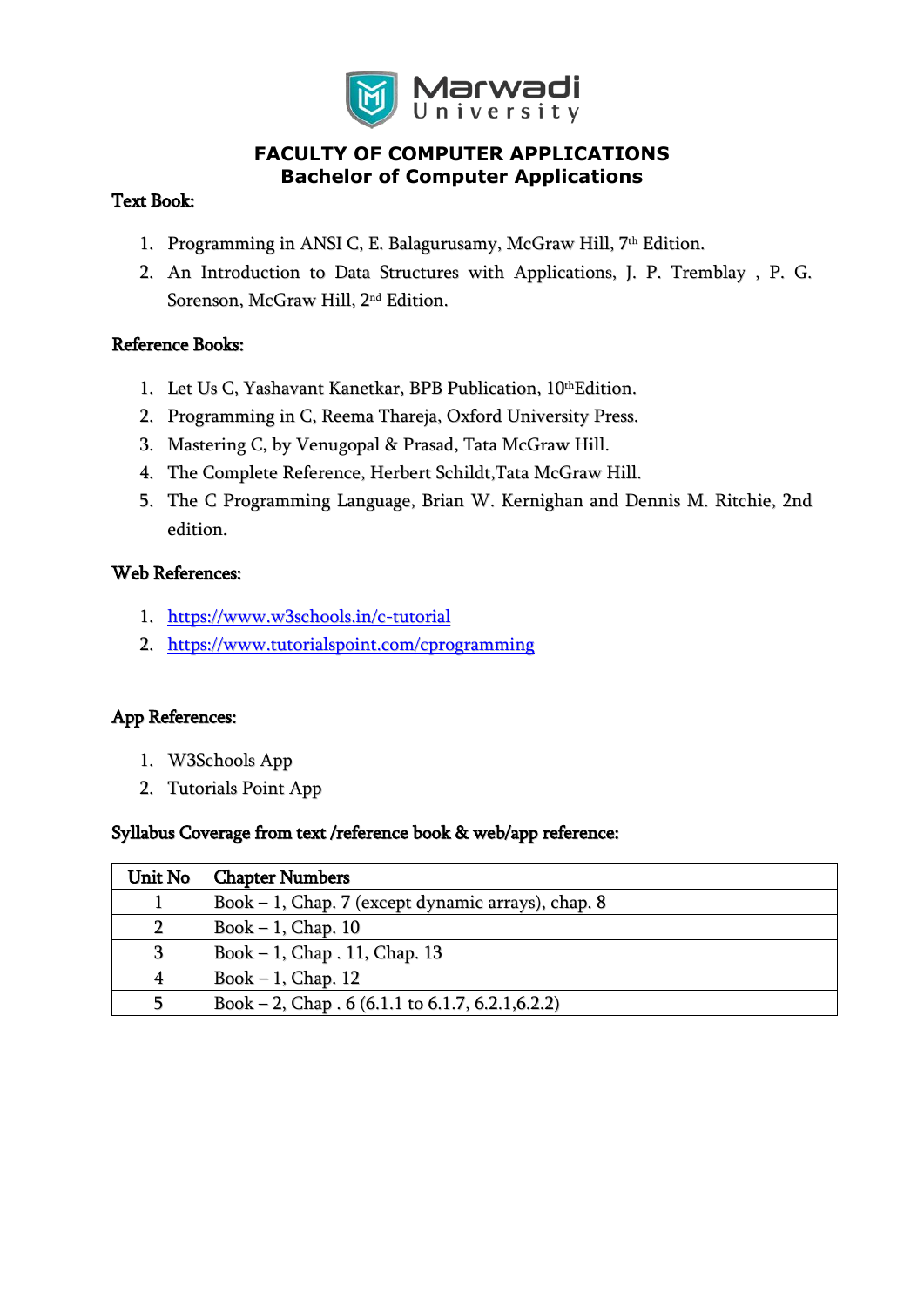

| Unit No        | <b>List of Practicals</b>                                             |  |  |
|----------------|-----------------------------------------------------------------------|--|--|
| 1              | 1. Enter N elements and print them.                                   |  |  |
|                | 2. Enter N elements and find total and average of them.               |  |  |
|                | 3. Enter N elements and find maximum and minimum value.               |  |  |
|                | 4. Enter N elements and find how many are positive, negative, even    |  |  |
|                | and odd.                                                              |  |  |
|                | 5. Copy the elements of one array into another.                       |  |  |
|                | 6. Enter N elements and arrange them in reverse order.                |  |  |
|                | 7. Merge two arrays.                                                  |  |  |
|                | 8. Write a program to print 3 * 3 matrix.                             |  |  |
|                | 9. Write a program to add two matrices.                               |  |  |
|                | 10.<br>Write a program to subtract two matrices.                      |  |  |
|                | 11.<br>Write a program to multiply two matrices.                      |  |  |
|                | 12.<br>Enter your name and print it vertically.                       |  |  |
|                | 13.<br>Enter a string and find out length of string with using string |  |  |
|                | function and without string function.                                 |  |  |
|                | 14.<br>Enter a string and print it in reverse order with using string |  |  |
|                | function and without string function.                                 |  |  |
|                | 15.<br>Enter a string and find out how many spaces and vowels in      |  |  |
|                | the string.                                                           |  |  |
|                | 16.<br>Compare two strings and find out they are same or not.         |  |  |
|                | Check the string is palindrome or not.<br>17.                         |  |  |
| $\overline{2}$ | 1. Design a structure named student to store data about student which |  |  |
|                | contains following data element :                                     |  |  |
|                | Data Item<br>Type<br>Length                                           |  |  |
|                | Rollno<br>int                                                         |  |  |
|                | 20<br>char<br>Name                                                    |  |  |
|                | char<br>Department<br>40                                              |  |  |
|                | Year of joining<br>int                                                |  |  |
|                | float<br>Score                                                        |  |  |
|                |                                                                       |  |  |
|                | Write a program to input data and display data.                       |  |  |
|                | 2. Modify above program for 5 students record.                        |  |  |
|                | 3. Sort above data by name.                                           |  |  |
|                | 4. Sort above data by score in descending order.                      |  |  |
|                | 5. Write a function to print names of students whose grade is greater |  |  |
|                | than 5.0.                                                             |  |  |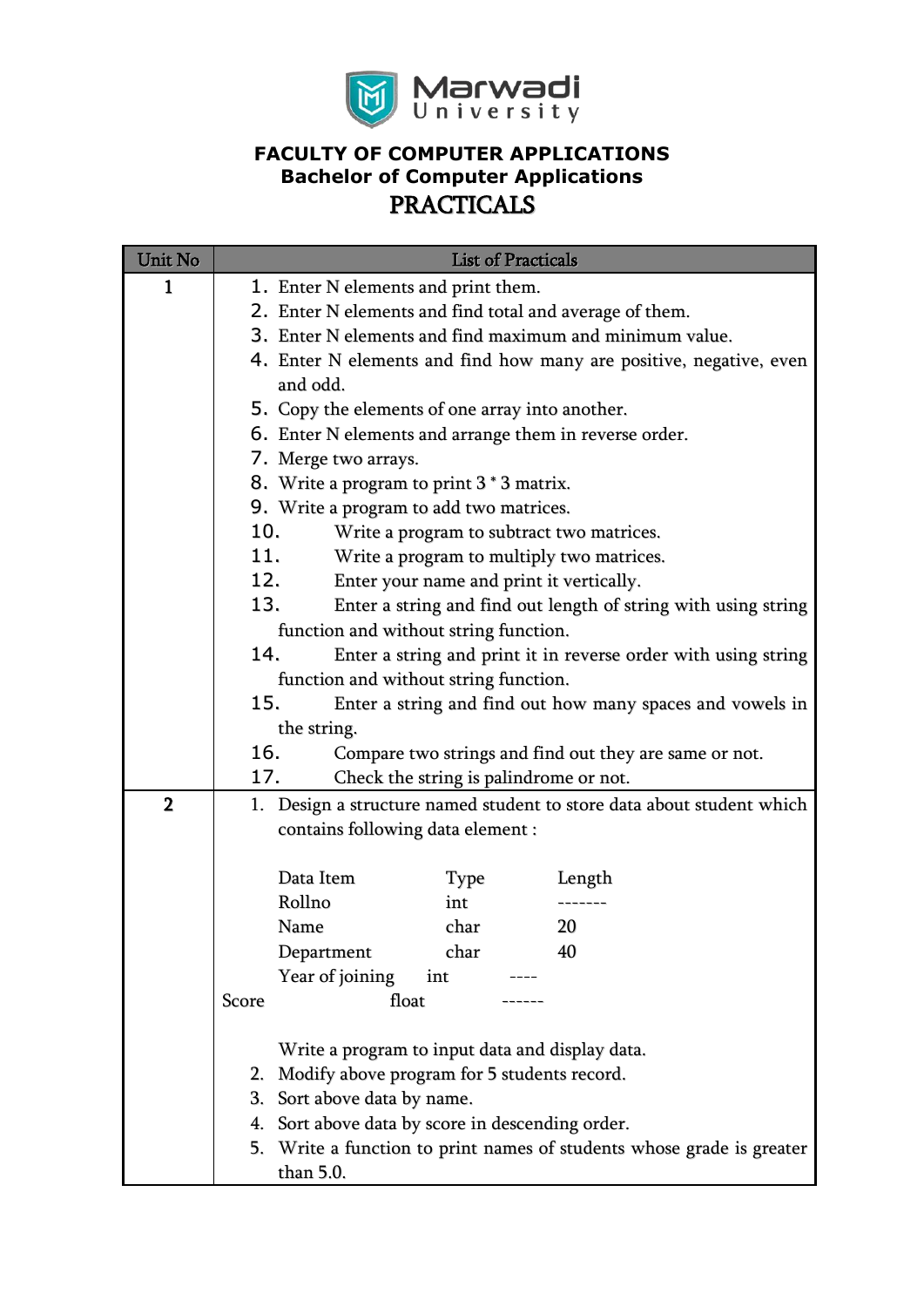

|                         | 6. Write a function to print data of all students who joined in 2019.      |  |
|-------------------------|----------------------------------------------------------------------------|--|
|                         | Add Two Complex Numbers by Passing Structure to a Function.<br>7.          |  |
|                         | Demonstrate difference between structure and union.<br>8.                  |  |
|                         | 9. Write a program that compares two given dates. To store a date use      |  |
|                         | a structure that contains three members namely date, month and             |  |
|                         | year. If the dates are equal then display message "equal" otherwise        |  |
|                         | "not equal".                                                               |  |
|                         | 10. Write a program to demonstrate nested structure.                       |  |
|                         |                                                                            |  |
| 3                       | 1. Swap two variables using pointer and function.                          |  |
|                         | 2. find out area of circle using pointer and function                      |  |
|                         | 3. Find out maximum and minimum number using pointer to                    |  |
|                         | function.                                                                  |  |
|                         | 4. Enter N elements and find out sum and average of them using             |  |
|                         | dynamic array.                                                             |  |
|                         | 5. Enter N elements and find out sum of prime numbers using                |  |
|                         | dynamic array.                                                             |  |
|                         | 6. Enter N elements and find out sum of odd and even numbers using         |  |
|                         | dynamic array                                                              |  |
|                         | 7. Add two matrices using array of pointers.                               |  |
|                         | 8. Subtract two matrices using pointer to pointer.                         |  |
|                         | 9. Enter 5 strings and arrange them in ascending order.                    |  |
|                         | 10. Enter 2 strings and concate them.                                      |  |
|                         | 11. Enter a string and print it in uppercase letters.                      |  |
|                         | 12. Enter a string and print it in lowercase letters.                      |  |
|                         | 13. Enter a string and print it in reverse order.                          |  |
|                         | 14. Compare two strings and find out strings are same or not.              |  |
|                         | 15. Copy a string into another.                                            |  |
|                         | 16. Enter a string and find out the string is palindrome or not.           |  |
| $\overline{\mathbf{4}}$ | 1. Wap to write content in file and then read that file and print the      |  |
|                         | content on screen.                                                         |  |
|                         | 2. Wap to read a file and count no. of characters, blank spaces, tabs and  |  |
|                         | lines in file                                                              |  |
|                         | 3. Wap to copy one file int another file.                                  |  |
|                         | Wap to append the content in given file.<br>4.                             |  |
|                         | Wap to write string in "greencity.txt" and print it in reverse order<br>5. |  |
|                         | in file "cleancity.txt"                                                    |  |
|                         | 6. Wap to write a file DATA. Txt which has 1 to 10 numbers and then        |  |
|                         | read this file. If number is odd then store it in "ODD.txt" and if it is   |  |
|                         | even store it in "EVEN.txt"                                                |  |